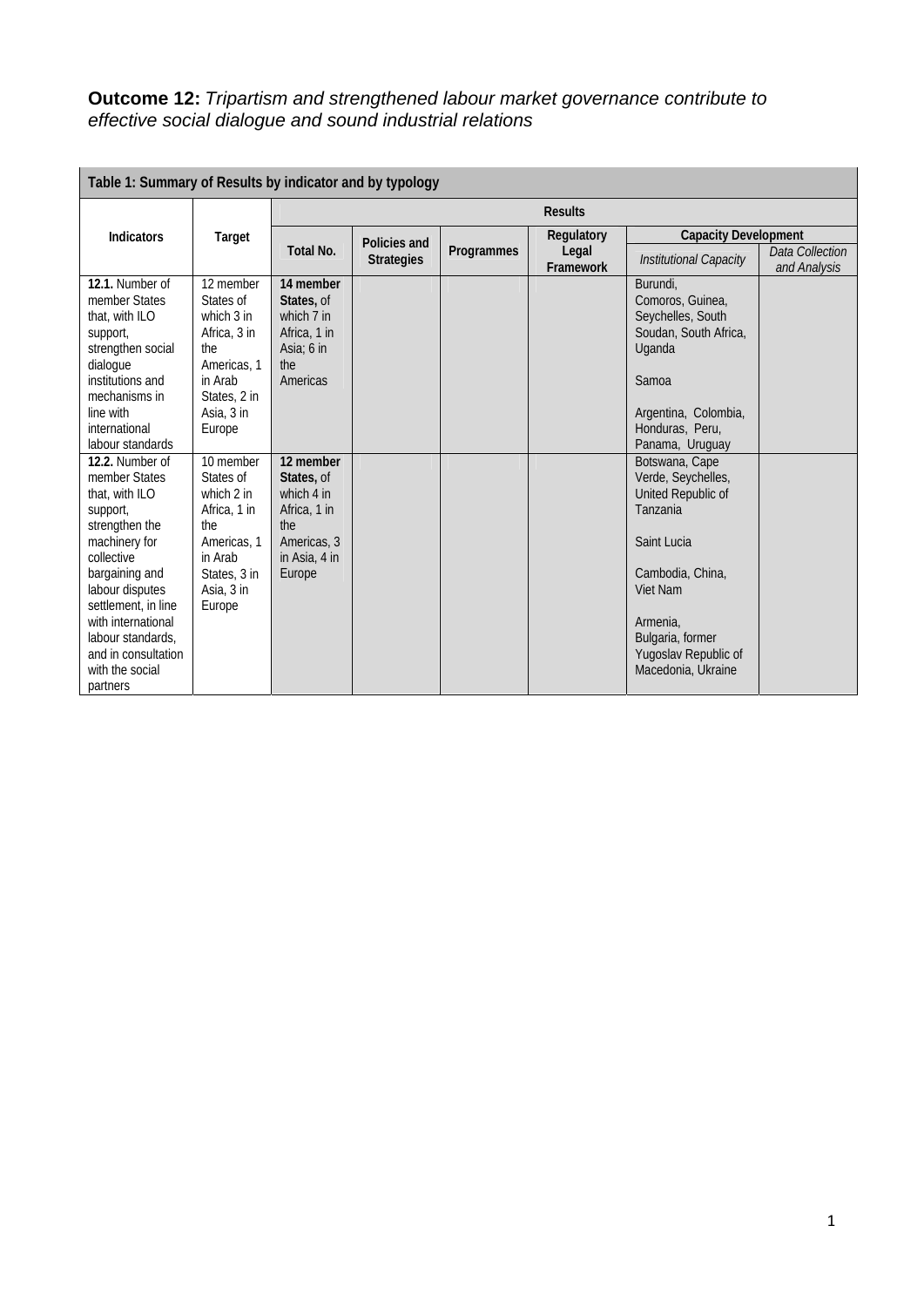| Table 2: ILO results chain: Country examples |                                                                                                                                                                                                                                                                                                                                                                                                                                                                                                                                                                                                                                                                                                                                                                                                                                                                                                                                                                                                                                                                                                                                                                                                                                                                                                                                                                                                                                        |                                                                                                                                                                                                                                                                                                                                                                                                                                                                                                                                                                                                                                                                                                                                                                                                                                                                                                                                                                                                                                                                                                                                                                                                                                                                                                        |  |  |
|----------------------------------------------|----------------------------------------------------------------------------------------------------------------------------------------------------------------------------------------------------------------------------------------------------------------------------------------------------------------------------------------------------------------------------------------------------------------------------------------------------------------------------------------------------------------------------------------------------------------------------------------------------------------------------------------------------------------------------------------------------------------------------------------------------------------------------------------------------------------------------------------------------------------------------------------------------------------------------------------------------------------------------------------------------------------------------------------------------------------------------------------------------------------------------------------------------------------------------------------------------------------------------------------------------------------------------------------------------------------------------------------------------------------------------------------------------------------------------------------|--------------------------------------------------------------------------------------------------------------------------------------------------------------------------------------------------------------------------------------------------------------------------------------------------------------------------------------------------------------------------------------------------------------------------------------------------------------------------------------------------------------------------------------------------------------------------------------------------------------------------------------------------------------------------------------------------------------------------------------------------------------------------------------------------------------------------------------------------------------------------------------------------------------------------------------------------------------------------------------------------------------------------------------------------------------------------------------------------------------------------------------------------------------------------------------------------------------------------------------------------------------------------------------------------------|--|--|
| Country                                      | ILO contribution (outputs delivered by the Office)                                                                                                                                                                                                                                                                                                                                                                                                                                                                                                                                                                                                                                                                                                                                                                                                                                                                                                                                                                                                                                                                                                                                                                                                                                                                                                                                                                                     | Results (action taken by the country)                                                                                                                                                                                                                                                                                                                                                                                                                                                                                                                                                                                                                                                                                                                                                                                                                                                                                                                                                                                                                                                                                                                                                                                                                                                                  |  |  |
| Comoros                                      | The ILO provided technical advice to the Labour Ministry,<br>the social partners and the members of CCTE, through two<br>missions to the country (November 2012 and April 2013)<br>aiming at supporting the organization of capacity-building<br>activities on strengthening social dialogue, tripartite<br>institutions and the promotion of Convention No. 144.<br>The ILO provided financial support and technical<br>supervision to the drafting of a National Study on Tripartite<br>Social Dialogue in the Union of Comoros, which has served<br>as a basis for the discussion on the institutional<br>strengthening of tripartism at national level; as well as<br>financial support to the printing and dissemination of the<br>National Study in all regions of the country.                                                                                                                                                                                                                                                                                                                                                                                                                                                                                                                                                                                                                                                  | The Decree on the organization and functioning of the Advisory<br>Council of Labour and Employment (CCTE) was signed on 12<br>January 2012. Its members were appointed by Ministerial Decree<br>of 9 March 2012. The CCTE was formally established and is<br>operational since its meeting on 18 April 2013. The CTTE met in<br>June 2013 for the adoption of its rules of procedure, the<br>establishment of the executive office and the examination of four<br>texts. The next meeting is scheduled before the end of the year.<br>The National Study on Tripartite Social Dialogue conducted with<br>the support of the ILO, including its recommendations on how to<br>strengthen the CCTE and tripartite social dialogue at national<br>level, was validated on a tripartite basis in April 2013.                                                                                                                                                                                                                                                                                                                                                                                                                                                                                                |  |  |
|                                              | The ILO financially supported the appointment of a<br>national resource person to draft the national study and co-<br>organise the training activities.                                                                                                                                                                                                                                                                                                                                                                                                                                                                                                                                                                                                                                                                                                                                                                                                                                                                                                                                                                                                                                                                                                                                                                                                                                                                                | Moreover, since the ratification by the Comoros of Convention No.<br>144 (August 2013), the CCTE will also constitute the framework<br>within which the consultations required by this instrument will be<br>held.                                                                                                                                                                                                                                                                                                                                                                                                                                                                                                                                                                                                                                                                                                                                                                                                                                                                                                                                                                                                                                                                                     |  |  |
| United<br>Republic of<br>Tanzania            | Zanzibar<br>Two workshops held to support the operationalization<br>$\bullet$<br>of the Dispute Handling Unit (DHU) using the new<br>Guide on Labour Dispute Systems: Guidelines for<br>improved performance.<br>Technical advice provided to the DHU on its internal<br>$\bullet$<br>policies and operating procedures. Assistance was<br>also provided with the development of awareness<br>raising material.<br>Training workshops on <i>mediation/arbitration skills</i> and<br>$\bullet$<br>on negotiation skills were delivered for: a) mediators/<br>arbitrators (8); b) members of the Tripartite<br>Supervisory Committee (7) and; c) the social partners<br>$(25)$ .<br>Mainland Tanzania:<br>Technical advice provided to the Commission for<br>$\bullet$<br>Mediation and Arbitration (CMA) to assist it to<br>establish a case management system. This included<br>support with the development and translation of the<br>Case Management Guide Vol. 2 and associated<br>awareness-raising material.<br>Training workshops provided on: a) mediation and<br>$\bullet$<br>conciliation skills for mediators/ arbitrators (35) ; b)<br>social dialogue and dispute resolution for the tripartite<br>committees (25 members of LESCO and 15 members<br>of LAB) and; c) negotiation and mediation skills for<br>the social partners (32).<br>Technical comments provided on the draft Essential<br>٠<br>Services Regulations. | Zanzibar<br>A Dispute Handling Unit (DHU) was established for the resolution<br>of labour disputes previously dealt with by labour officers in the<br>Ministry of Labour. The DHU is fully operational and equipped with<br>a registry system. Seven officials of the DHU were sworn in as<br>Commissioners in 2012 and have conciliated or arbitrated labour<br>disputes within the time limits specified by the law. Between June<br>2012 and April 2013, a total of 141 disputes have been registered<br>of which 95 have been successfully resolved.<br><b>Mainland Tanzania</b><br>The Commission for Mediation and Arbitration (CMA) was<br>revitalised, its effectiveness improved and its institutional capacity<br>strengthened. The CMA is equipped with a case management<br>database and registry with which it is able to track performance<br>and produces summary reports on decisions. A total of 46,357<br>complaints have been filed at the CMA between 2008 and May<br>2013. Of these, 44,362 complaints have been successfully<br>resolved with only 1995 complaints pending. In addition, Essential<br>Services Regulations have been developed, published and<br>gazetted by the Government. The CMA is now mandated to<br>handle disputes emanating from the essential services |  |  |
| Viet Nam                                     | Technical comments and advice provided to<br>$\bullet$<br>government on the industrial relations system.<br>Workshops held with tripartite partners on issues<br>$\bullet$<br>relating to collective bargaining and industrial<br>relations.<br>Seminars on comparative practices in sectoral<br>$\bullet$<br>bargaining held to assist parties in pilot initiatives at<br>the provincial and lower levels, especially in garment<br>sector. Technical advice to the Vietnam General<br>Confederation of Labour (VGCL) on how to improve<br>representational capacity and the coordination of<br>wage bargaining.                                                                                                                                                                                                                                                                                                                                                                                                                                                                                                                                                                                                                                                                                                                                                                                                                      | The revised Labour Code which entered into effect on 1 May 2013<br>makes provision for collective bargaining to take place at different<br>levels: the enterprise, sectoral or group of companies. The VGCL<br>took part in multi-employer and individual enterprise wage<br>bargaining with the active participation of workers and in a<br>coordinated manner. A sectoral collective bargaining agreement<br>was renewed in the garment sector covering 100 companies. A<br>local-sectoral wage agreement was reached in the Binh Duong<br>province covering 10 garment-manufacturing enterprises in one<br>Industrial Zone. In the Dong Nai Province, between 3 and 5<br>collective agreements were reached at the enterprise level in the<br>garment manufacturing, electronics, and machinery sectors. Trade<br>union organisations at levels above specific enterprises, which act<br>as "upper level organisations" and are in a position to mobilise the<br>resources of the national trade union organisation, have begun to                                                                                                                                                                                                                                                                  |  |  |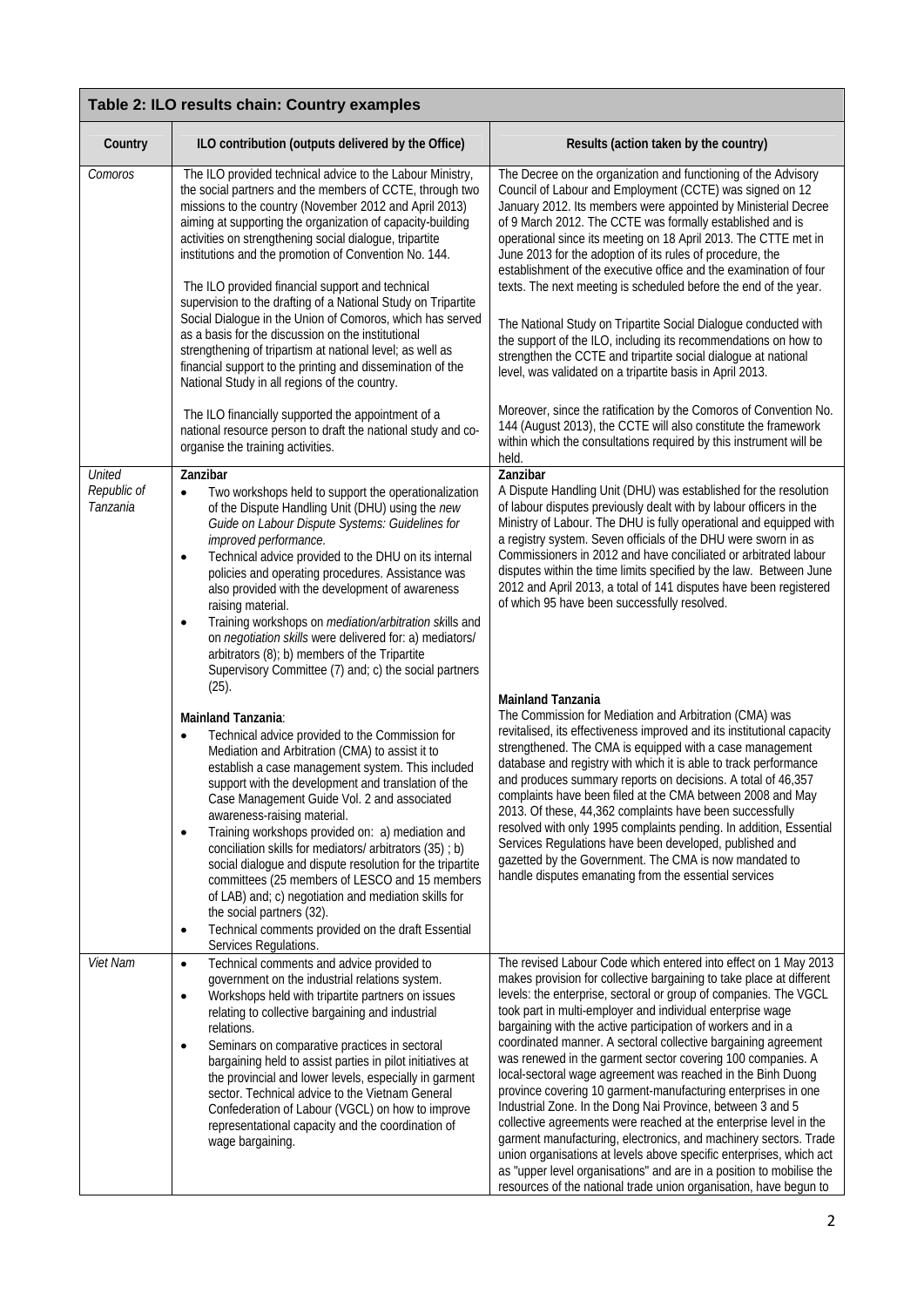| address challenges in representational capacity in two aspects:  |
|------------------------------------------------------------------|
| providing active support to the enterprise level trade unions to |
| improve representational capacity, and developing a              |
| representational role appropriate to their organisational level. |

## **Lessons learned**

Constituents are increasingly interested in receiving technical /policy advice and capacity building services on social dialogue, tripartism and collective bargaining in a timely manner and supported by strong evidence. This requires strong research capacity as well as a close coordination HQ-field offices to enable rapid responses to member States. The crisis has accelerated this trend including from developed countries (e.g. EU countries). The latter are excluded from RBSA allocation. This is a challenge given the limited resources of the Office. This trend may require the review of RBSA use as well as a more active resource mobilisation by the Office to respond to these new demands.

The development of training tools complemented by practical manuals / guides along with strategic partnerships with other public and research institutions has dramatically increased the capacity of the Office to provide effective technical advisory and capacity building services. These practical tools need to be backed by a solid knowledge base including comparative research on trends, innovative practices and evidence on impact and outcomes.

Working together with other units and ITC/ Turin is a prerequisite for delivering comprehensive and integrated services to constituents. Partnerships with regional and international institutions are key in view of promoting ILO values and enhancing policy coherence at national level.

| Table 3: Summary of most significant outputs by typology |                                                                                                                                                                                                                                                                                                                                                                                                                                                                                                                                                                                                                                                                                                                                                                                                                                                                                                                                                                                                                                                                                                                                                                                                                                                                                                                                                                                                                                                                                                                                                                                                                                                                                                                                                                                                                                                                                                                                                                                                                                                                                                                                                                                                                                                                                                                                                                                                                                                                                                                                                                                                                                                                                                                                                                                                                                                                                                                                                                                                                                                                                                                                                                                                                                                                                                                                                                                                          |  |  |  |
|----------------------------------------------------------|----------------------------------------------------------------------------------------------------------------------------------------------------------------------------------------------------------------------------------------------------------------------------------------------------------------------------------------------------------------------------------------------------------------------------------------------------------------------------------------------------------------------------------------------------------------------------------------------------------------------------------------------------------------------------------------------------------------------------------------------------------------------------------------------------------------------------------------------------------------------------------------------------------------------------------------------------------------------------------------------------------------------------------------------------------------------------------------------------------------------------------------------------------------------------------------------------------------------------------------------------------------------------------------------------------------------------------------------------------------------------------------------------------------------------------------------------------------------------------------------------------------------------------------------------------------------------------------------------------------------------------------------------------------------------------------------------------------------------------------------------------------------------------------------------------------------------------------------------------------------------------------------------------------------------------------------------------------------------------------------------------------------------------------------------------------------------------------------------------------------------------------------------------------------------------------------------------------------------------------------------------------------------------------------------------------------------------------------------------------------------------------------------------------------------------------------------------------------------------------------------------------------------------------------------------------------------------------------------------------------------------------------------------------------------------------------------------------------------------------------------------------------------------------------------------------------------------------------------------------------------------------------------------------------------------------------------------------------------------------------------------------------------------------------------------------------------------------------------------------------------------------------------------------------------------------------------------------------------------------------------------------------------------------------------------------------------------------------------------------------------------------------------------|--|--|--|
| Knowledge generation and dissemination                   | The Recurrent Item Report on Social Dialogue was prepared and served as a basis for the<br>$\bullet$<br>tripartite discussion on social dialogue at the 102nd session of the ILC (June 2013) and its<br>follow-up (resolution, conclusions and a plan of action). The Report has also been presented<br>and disseminated beyond the constituents, notably to research and policy circles.<br>The Guide entitled: "National Tripartite Social Dialogue: An ILO Guide for Improved<br>$\bullet$<br>Performance" published in 2013 aims at strengthening the role and impact of tripartite<br>institutions for social dialogue and participatory governance in the current context of global<br>economic and jobs crisis. It is also used to reinforce social dialogue priorities embedded in<br>DWCPs (e.g. in India and Tanzania) and in training workshops on social dialogue and<br>tripartism.<br>Database on tripartite social dialogue institutions<br>$\bullet$<br>The database (legal and institutional) on tripartite social dialogue institutions has focussed so<br>far on 202 institutions examined in 160 countries: Africa (58 inst. in 43 countries), the Americas<br>(38 inst. in 33 countries), Asia and the Pacific (38 inst. in 27 counties), Arab States (13 inst. in<br>11 countries), and Europe and Central Asia (55 inst. in 46 countries). The information collected<br>is used to draw comparative trends and innovative practices, including on how to improve<br>gender equality in the composition and working method of tripartite institutions for social<br>dialogue (e.g. Technical Brief on Gender Equality in Tripartite Social Dialogue in Europe and<br>Central Asia (2013); information available on 40 countries in the region).<br>IRData: A statistical, legal and institutional database. New methodology for the collection<br>$\bullet$<br>and computation of data on trade union density and collective bargaining integrated into<br>ILOSTAT. Data available on trade union density for 79 countries and on collective bargaining<br>coverage for 65 countries. The computation of this data is enhanced by the development of a<br>legal database on organizational rights, collective bargaining and information sharing and<br>consultation rights (information available for 39 countries by the end of 2013) which supports<br>policy advice, for example on the extension of collective agreements.<br>Research on the role of collective bargaining in reducing wage inequality and in<br>$\bullet$<br>negotiating parity for non-standard workers published as journal articles, book chapters and<br>working papers. The knowledge used to guide technical advisory services to constituents on<br>effective strategies and in training activities.<br>Manual on Social Dialogue in Latin America: In the framework of a technical cooperation<br>$\bullet$<br>project funded by the Government of Spain, the ILO developed this manual for training of<br>trainers in social dialogue. The manual includes communication skills, conflict resolution and<br>leadership from a conceptual development of decent work, gender-sensitive. The manual was<br>presented and validated on a tripartite basis and has been provided to organizations of workers,<br>employers and governments in the region to develop their internal training processes. |  |  |  |